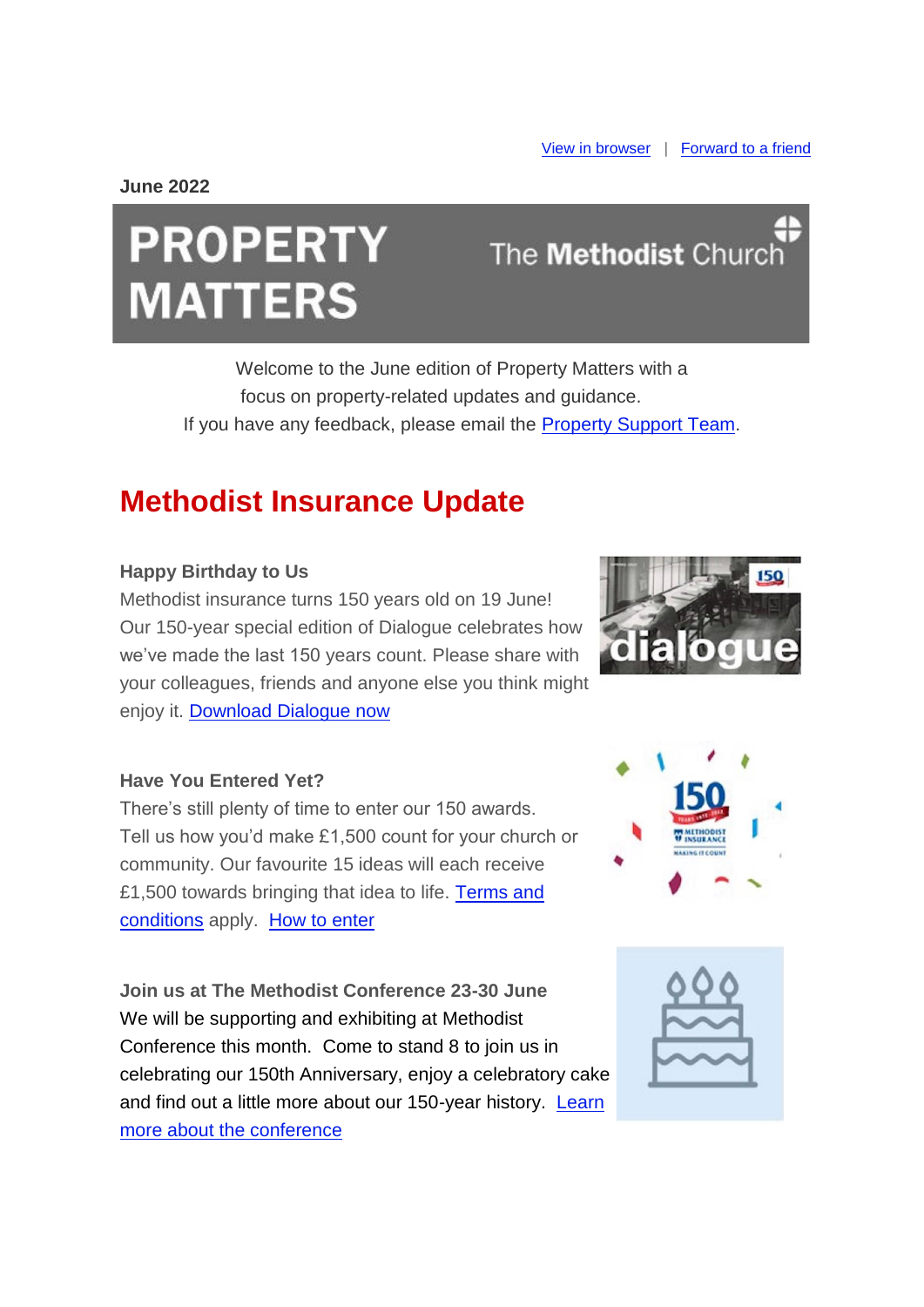#### **Fire Safety at Your Church**

Good housekeeping can improve fire safety at your church. We have information to support you on a range of topics including [fire alarms](https://urldefense.proofpoint.com/v2/url?u=https-3A__methodist-2Dnews.org.uk_t_BVI-2D7WHAQ-2DWOCGZJ-2D4TSY1I-2D1_c.aspx&d=DwMFaQ&c=euGZstcaTDllvimEN8b7jXrwqOf-v5A_CdpgnVfiiMM&r=HVU4UP2FKbQdEeJRjJMFFTLfEDiOhBmJ91ReO8Puf50&m=aDXaqfg-uLr67a9RO2TQzzN8U5oCMNdt5N_DFFGk9u0&s=4Pq-kl5AI6AkRRuPMQTTU8557aeZ7ixWjzKZsR2eTsw&e=) and [electrical wiring.](https://urldefense.proofpoint.com/v2/url?u=https-3A__methodist-2Dnews.org.uk_t_BVI-2D7WHAQ-2DWOCGZJ-2D4TSY1D-2D1_c.aspx&d=DwMFaQ&c=euGZstcaTDllvimEN8b7jXrwqOf-v5A_CdpgnVfiiMM&r=HVU4UP2FKbQdEeJRjJMFFTLfEDiOhBmJ91ReO8Puf50&m=aDXaqfg-uLr67a9RO2TQzzN8U5oCMNdt5N_DFFGk9u0&s=LmF8QgdaVS8d-DeEhZaFB4Mt9FDI1ZYPy8puGOlMCGw&e=) We've also created a [fire risk assessment template](https://urldefense.proofpoint.com/v2/url?u=https-3A__methodist-2Dnews.org.uk_t_BVI-2D7WHAQ-2DWOCGZJ-2D4TSY1F-2D1_c.aspx&d=DwMFaQ&c=euGZstcaTDllvimEN8b7jXrwqOf-v5A_CdpgnVfiiMM&r=HVU4UP2FKbQdEeJRjJMFFTLfEDiOhBmJ91ReO8Puf50&m=aDXaqfg-uLr67a9RO2TQzzN8U5oCMNdt5N_DFFGk9u0&s=mv3bBDk38zCe39FNAVqxjQNUB7k_V9GcjoDrRfEKVSU&e=) to help your church identify and mitigate risks. [Fire safety guidance](https://urldefense.proofpoint.com/v2/url?u=https-3A__methodist-2Dnews.org.uk_t_BVI-2D7WHAQ-2DWOCGZJ-2D4TSY1E-2D1_c.aspx&d=DwMFaQ&c=euGZstcaTDllvimEN8b7jXrwqOf-v5A_CdpgnVfiiMM&r=HVU4UP2FKbQdEeJRjJMFFTLfEDiOhBmJ91ReO8Puf50&m=aDXaqfg-uLr67a9RO2TQzzN8U5oCMNdt5N_DFFGk9u0&s=ghW_jypyHY88ZDg8PKe03Z7d3_wNUTrpVHWOxRHEynQ&e=)

#### **Storing Bikes at Home and Away**

Bicycles can be easy targets for thieves. Methodist home contents cover automatically includes bicycles as long as you have taken some precautions. [Learn more about](https://urldefense.proofpoint.com/v2/url?u=https-3A__methodist-2Dnews.org.uk_t_BVI-2D7WHAQ-2DWOCGZJ-2D4TSY1H-2D1_c.aspx&d=DwMFaQ&c=euGZstcaTDllvimEN8b7jXrwqOf-v5A_CdpgnVfiiMM&r=HVU4UP2FKbQdEeJRjJMFFTLfEDiOhBmJ91ReO8Puf50&m=aDXaqfg-uLr67a9RO2TQzzN8U5oCMNdt5N_DFFGk9u0&s=arKp5xsxLd1pewDy_URFh5LF0EvF71yV5H-6nW_ictg&e=)  [protecting your bike.](https://urldefense.proofpoint.com/v2/url?u=https-3A__methodist-2Dnews.org.uk_t_BVI-2D7WHAQ-2DWOCGZJ-2D4TSY1H-2D1_c.aspx&d=DwMFaQ&c=euGZstcaTDllvimEN8b7jXrwqOf-v5A_CdpgnVfiiMM&r=HVU4UP2FKbQdEeJRjJMFFTLfEDiOhBmJ91ReO8Puf50&m=aDXaqfg-uLr67a9RO2TQzzN8U5oCMNdt5N_DFFGk9u0&s=arKp5xsxLd1pewDy_URFh5LF0EvF71yV5H-6nW_ictg&e=)

#### **A Springtime Boost for Methodist Churches**

Ten Methodist churches across the UK and Ireland have received grants totalling £270,000 in the latest round of funding from the [Methodist Grants Programme.](https://urldefense.proofpoint.com/v2/url?u=https-3A__methodist-2Dnews.org.uk_t_BVI-2D7WHAQ-2DWOCGZJ-2D4TSY1G-2D1_c.aspx&d=DwMFaQ&c=euGZstcaTDllvimEN8b7jXrwqOf-v5A_CdpgnVfiiMM&r=HVU4UP2FKbQdEeJRjJMFFTLfEDiOhBmJ91ReO8Puf50&m=aDXaqfg-uLr67a9RO2TQzzN8U5oCMNdt5N_DFFGk9u0&s=c2ulznPCcFAm0455udnA2HASkdJ_5a2JtXaQORLgeGk&e=) The grants will support the Methodist churches to run building and development projects focused on church growth, community engagement, and improved accessibility. [See some of the successful projects](https://urldefense.proofpoint.com/v2/url?u=https-3A__methodist-2Dnews.org.uk_t_BVI-2D7WHAQ-2DWOCGZJ-2D4TSY1C-2D1_c.aspx&d=DwMFaQ&c=euGZstcaTDllvimEN8b7jXrwqOf-v5A_CdpgnVfiiMM&r=HVU4UP2FKbQdEeJRjJMFFTLfEDiOhBmJ91ReO8Puf50&m=aDXaqfg-uLr67a9RO2TQzzN8U5oCMNdt5N_DFFGk9u0&s=28-n9YzFMG6qDAs2zC9OwugQEiRYEH6wojEU1DqPZrw&e=)

**METHODIST AN INSURANCE** 

**Protect your home and** support your church or charity

\*Terms and conditions apply.







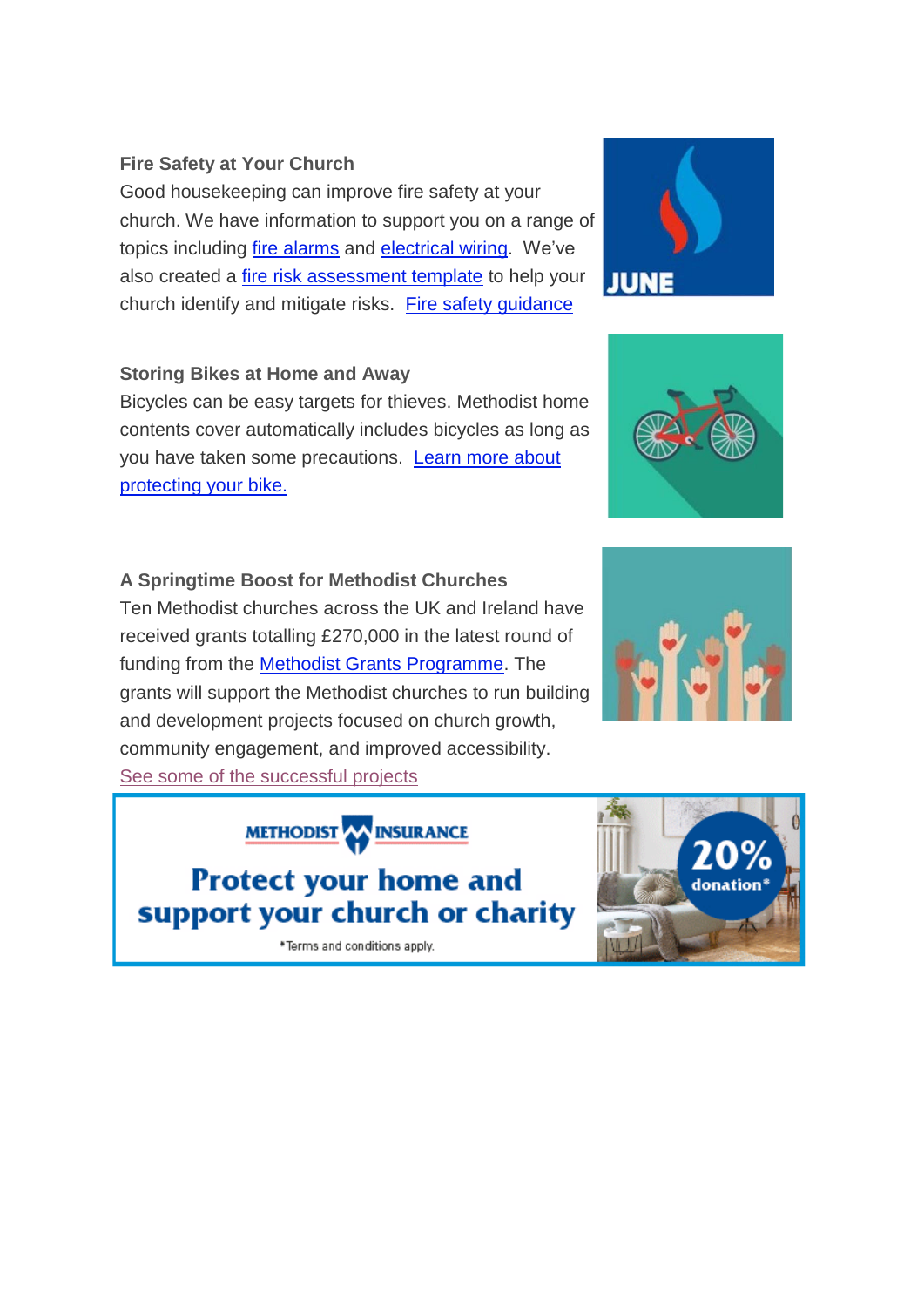### **TMCP Updates**

#### **Landlord Update - Regulation Changes for Smoke & Carbon Monoxide Alarms**

The government website confirms that during 2019/20, fire and rescue services attended nearly 30,000 dwelling fires in England and sadly there were nearly 200 fire-related fatalities. Around 20 people die from accidental carbon monoxide poisoning every year (excluding those relating to accidental exposure to smoke, fire and flames. [Click here to read more.](https://urldefense.proofpoint.com/v2/url?u=https-3A__methodist-2Dnews.org.uk_t_BVI-2D7WHAQ-2DWOCGZJ-2D4TSYHE-2D1_c.aspx&d=DwMFaQ&c=euGZstcaTDllvimEN8b7jXrwqOf-v5A_CdpgnVfiiMM&r=HVU4UP2FKbQdEeJRjJMFFTLfEDiOhBmJ91ReO8Puf50&m=aDXaqfg-uLr67a9RO2TQzzN8U5oCMNdt5N_DFFGk9u0&s=VBmJclrnowdpr3am0X-OJYXfyPqlQTfMCgZqDixJ0B0&e=) 



### **New Advice from Historic England**

#### **Temporary Protection of Historic Features**

Historic England has recently published guidance on temporary protection of historic features during building works. It discusses direct and indirect measures for protection. [Click here to read more.](https://urldefense.proofpoint.com/v2/url?u=https-3A__methodist-2Dnews.org.uk_t_BVI-2D7WHAQ-2DWOCGZJ-2D4TU78U-2D1_c.aspx&d=DwMFaQ&c=euGZstcaTDllvimEN8b7jXrwqOf-v5A_CdpgnVfiiMM&r=HVU4UP2FKbQdEeJRjJMFFTLfEDiOhBmJ91ReO8Puf50&m=aDXaqfg-uLr67a9RO2TQzzN8U5oCMNdt5N_DFFGk9u0&s=1KIsUVXql2Vu52yzR1ZsaiXxjTl4j1OeokNZ9-5Gn1w&e=) 



### **Case Studies on Energy Performance**

Energy Performance Certificates record the energy efficiency of traditional buildings. Historic England have gathered case studies which show some of the barriers to making places more energy efficient.

The key issues identified were:

- EPC assessment procedure
- Fuel types
- Overall costs
- Impact on traditional construction [Click here to read the publication.](https://urldefense.proofpoint.com/v2/url?u=https-3A__methodist-2Dnews.org.uk_t_BVI-2D7WHAQ-2DWOCGZJ-2D4TU8O3-2D1_c.aspx&d=DwMFaQ&c=euGZstcaTDllvimEN8b7jXrwqOf-v5A_CdpgnVfiiMM&r=HVU4UP2FKbQdEeJRjJMFFTLfEDiOhBmJ91ReO8Puf50&m=aDXaqfg-uLr67a9RO2TQzzN8U5oCMNdt5N_DFFGk9u0&s=PpjyrBcOs9xDmGyxf5lvSgDZvk1FT83mossEjkDT4s8&e=)

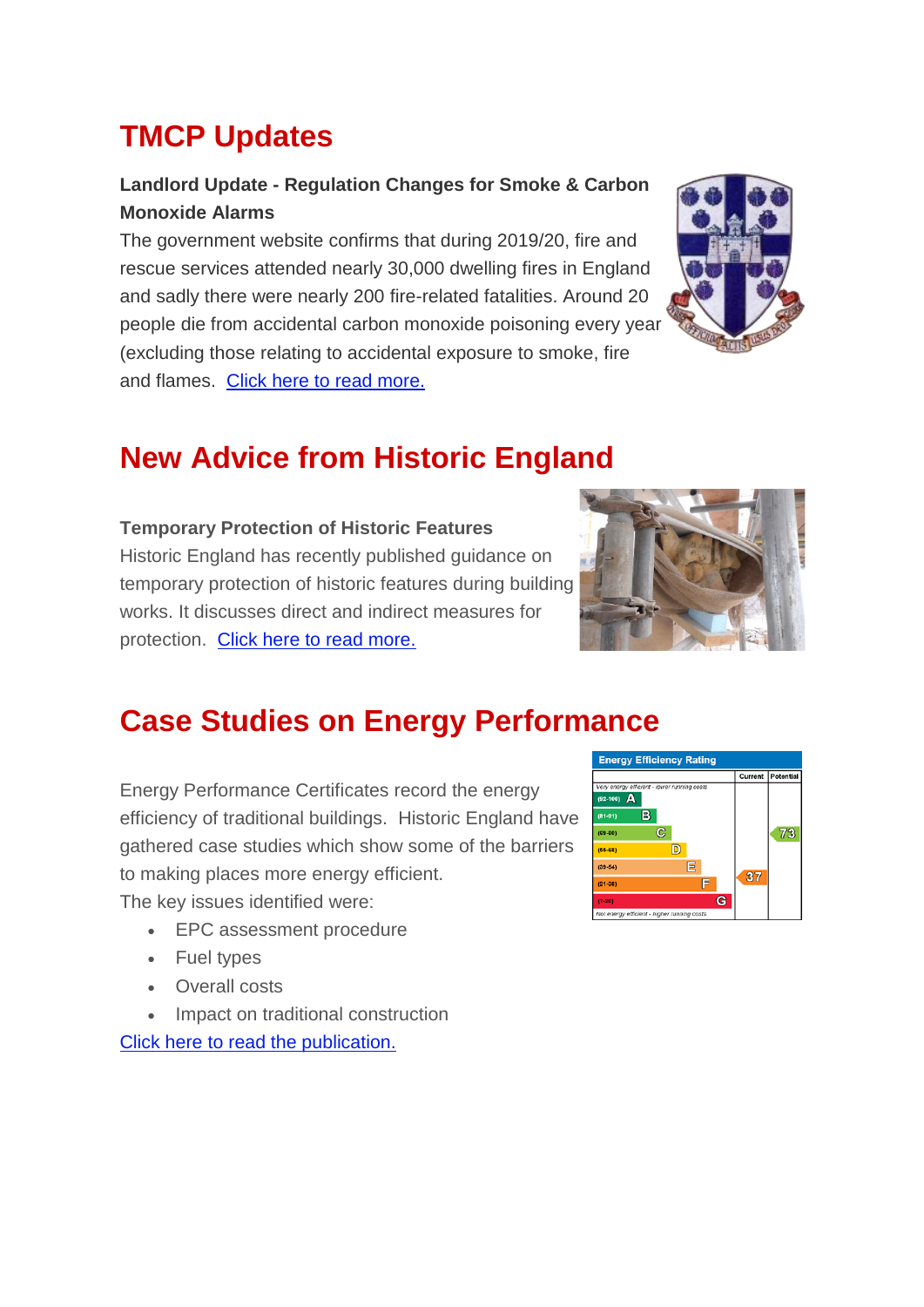### **Fire Safety**

The Home Office has [published a policy paper](https://urldefense.proofpoint.com/v2/url?u=https-3A__methodist-2Dnews.org.uk_t_BVI-2D7WHAQ-2DWOCGZJ-2D4TU78Z-2D1_c.aspx&d=DwMFaQ&c=euGZstcaTDllvimEN8b7jXrwqOf-v5A_CdpgnVfiiMM&r=HVU4UP2FKbQdEeJRjJMFFTLfEDiOhBmJ91ReO8Puf50&m=aDXaqfg-uLr67a9RO2TQzzN8U5oCMNdt5N_DFFGk9u0&s=VikwNkpwjlxhzmKoY8WVuFljYw5lof9a50VCyd8nL3I&e=) on the Fire Safety Act 2021. The paper provides

information about the commencement of the Fire Safety Act and how it affects Responsible Persons and others. The Fire

Safety Act clarifies the scope of the Fire Safety Order to make clear that it applies to the structure, external walls (including cladding and balconies) and individual flat entrance doors between domestic premises and the common parts of a multioccupied residential building.

*If you are a Responsible Person, you must consider these parts when conducting fire risk assessments, if you have not done so already.*

To support the commencement of the Fire Safety Act, the Home Office has also published the [Fire Risk Assessment Prioritisation Tool.](https://urldefense.proofpoint.com/v2/url?u=https-3A__methodist-2Dnews.org.uk_t_BVI-2D7WHAQ-2DWOCGZJ-2D4TU78R-2D1_c.aspx&d=DwMFaQ&c=euGZstcaTDllvimEN8b7jXrwqOf-v5A_CdpgnVfiiMM&r=HVU4UP2FKbQdEeJRjJMFFTLfEDiOhBmJ91ReO8Puf50&m=aDXaqfg-uLr67a9RO2TQzzN8U5oCMNdt5N_DFFGk9u0&s=wYs6AxE6jHwbK3e4g5y3BHlPEU0BKKm-zN8QuNwI-r0&e=) This is an online tool for Responsible Persons to prioritise how soon your fire risk assessments should be updated. It has also [published guidance](https://urldefense.proofpoint.com/v2/url?u=https-3A__methodist-2Dnews.org.uk_t_BVI-2D7WHAQ-2DWOCGZJ-2D4TU78X-2D1_c.aspx&d=DwMFaQ&c=euGZstcaTDllvimEN8b7jXrwqOf-v5A_CdpgnVfiiMM&r=HVU4UP2FKbQdEeJRjJMFFTLfEDiOhBmJ91ReO8Puf50&m=aDXaqfg-uLr67a9RO2TQzzN8U5oCMNdt5N_DFFGk9u0&s=b9WjZvrhlv1FprjouBJhaatC6-YXQXd75ESFNbog66k&e=) on the Fire Safety (England) Regulations 2022, which introduce new duties under the Fire Safety Order for building owners or managers ("Responsible persons").

### **HSE Updates**

#### **Ensure Your Event Runs Safely This Summer**

Good planning and organisation is essential to putting on an event that is both safe and enjoyable. Get started with our [guidance for](https://urldefense.proofpoint.com/v2/url?u=https-3A__methodist-2Dnews.org.uk_t_BVI-2D7WHAQ-2DWOCGZJ-2D4TU78W-2D1_c.aspx&d=DwMFaQ&c=euGZstcaTDllvimEN8b7jXrwqOf-v5A_CdpgnVfiiMM&r=HVU4UP2FKbQdEeJRjJMFFTLfEDiOhBmJ91ReO8Puf50&m=aDXaqfg-uLr67a9RO2TQzzN8U5oCMNdt5N_DFFGk9u0&s=FELub3GMnDeSkezMOv8TYCGG86j82qOmfwTbaVIy0Rs&e=)  [organisers](https://urldefense.proofpoint.com/v2/url?u=https-3A__methodist-2Dnews.org.uk_t_BVI-2D7WHAQ-2DWOCGZJ-2D4TU78W-2D1_c.aspx&d=DwMFaQ&c=euGZstcaTDllvimEN8b7jXrwqOf-v5A_CdpgnVfiiMM&r=HVU4UP2FKbQdEeJRjJMFFTLfEDiOhBmJ91ReO8Puf50&m=aDXaqfg-uLr67a9RO2TQzzN8U5oCMNdt5N_DFFGk9u0&s=FELub3GMnDeSkezMOv8TYCGG86j82qOmfwTbaVIy0Rs&e=) on how to plan, manage and monitor your event. It will help you make sure workers and the visiting public are not exposed to health and safety risks. Whether you're an organiser, venue owner or volunteer, find out more about [your responsibilities.](https://urldefense.proofpoint.com/v2/url?u=https-3A__methodist-2Dnews.org.uk_t_BVI-2D7WHAQ-2DWOCGZJ-2D4TU78Y-2D1_c.aspx&d=DwMFaQ&c=euGZstcaTDllvimEN8b7jXrwqOf-v5A_CdpgnVfiiMM&r=HVU4UP2FKbQdEeJRjJMFFTLfEDiOhBmJ91ReO8Puf50&m=aDXaqfg-uLr67a9RO2TQzzN8U5oCMNdt5N_DFFGk9u0&s=OZwurzf4kyxofeLt3o2IKYBhz2hp3JPUoDY9jLYsznE&e=) Depending on the size of your event, you may also need to take extra steps in order to manage crowds safely.

#### **Make Sure You Know Your COSHH Essentials**

A variety of harmful substances are found in our working environments – knowing how to control these safely is key to safety and protection from harm. If you work with hazardous substances, the [Control of Substances Hazardous to Health](https://urldefense.proofpoint.com/v2/url?u=https-3A__methodist-2Dnews.org.uk_t_BVI-2D7WHAQ-2DWOCGZJ-2D4TU78S-2D1_c.aspx&d=DwMFaQ&c=euGZstcaTDllvimEN8b7jXrwqOf-v5A_CdpgnVfiiMM&r=HVU4UP2FKbQdEeJRjJMFFTLfEDiOhBmJ91ReO8Puf50&m=aDXaqfg-uLr67a9RO2TQzzN8U5oCMNdt5N_DFFGk9u0&s=xYNoNQ6fSS9oxIO6FdbCMj8kOrkt_1hyTS7QCEGOcik&e=) 



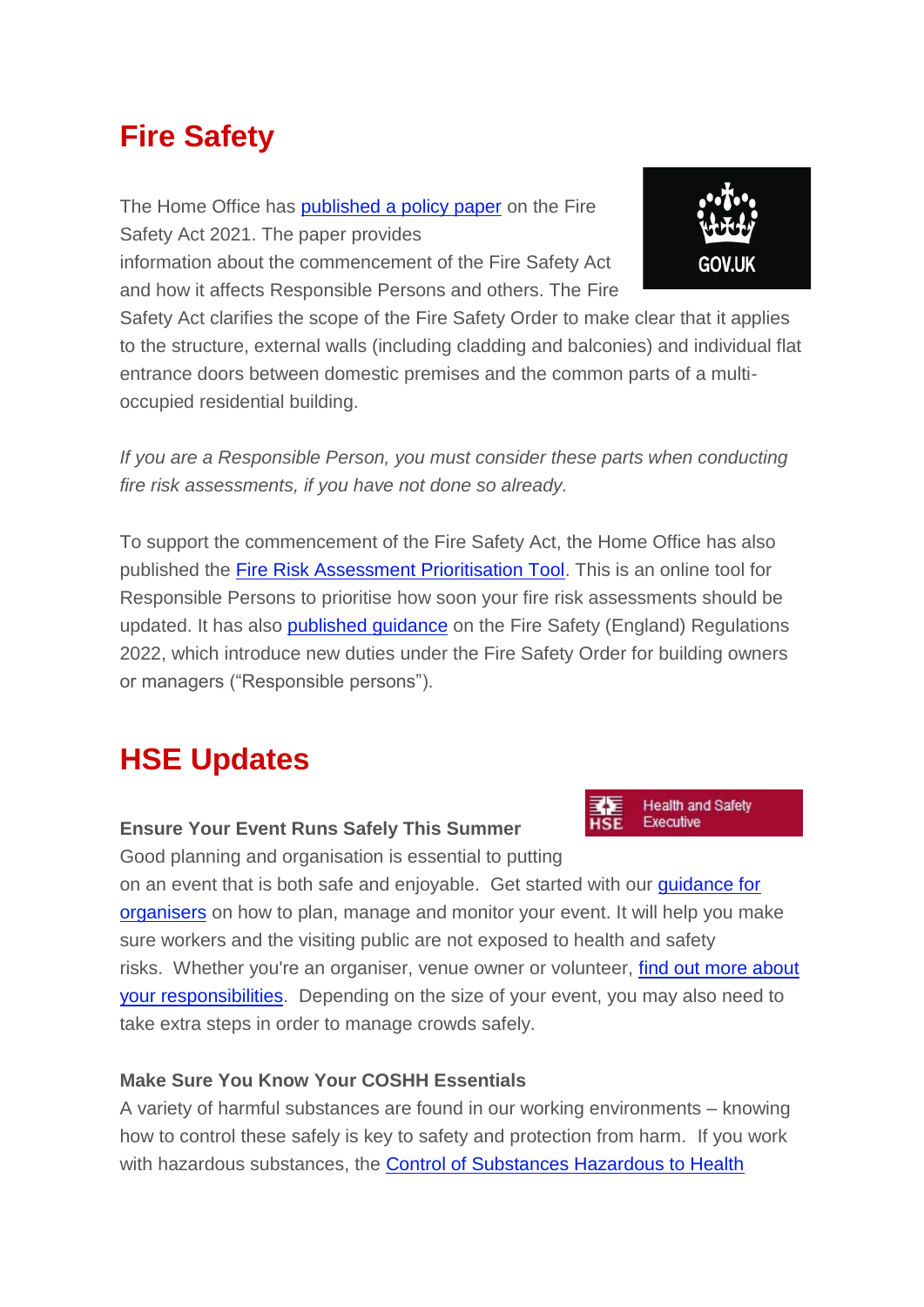[\(COSHH\) website](https://urldefense.proofpoint.com/v2/url?u=https-3A__methodist-2Dnews.org.uk_t_BVI-2D7WHAQ-2DWOCGZJ-2D4TU78S-2D1_c.aspx&d=DwMFaQ&c=euGZstcaTDllvimEN8b7jXrwqOf-v5A_CdpgnVfiiMM&r=HVU4UP2FKbQdEeJRjJMFFTLfEDiOhBmJ91ReO8Puf50&m=aDXaqfg-uLr67a9RO2TQzzN8U5oCMNdt5N_DFFGk9u0&s=xYNoNQ6fSS9oxIO6FdbCMj8kOrkt_1hyTS7QCEGOcik&e=) can help you understand the actions you should take to stay healthy.

You can download the publication [Working with substances hazardous to health: A](https://urldefense.proofpoint.com/v2/url?u=https-3A__methodist-2Dnews.org.uk_t_BVI-2D7WHAQ-2DWOCGZJ-2D4TU78T-2D1_c.aspx&d=DwMFaQ&c=euGZstcaTDllvimEN8b7jXrwqOf-v5A_CdpgnVfiiMM&r=HVU4UP2FKbQdEeJRjJMFFTLfEDiOhBmJ91ReO8Puf50&m=aDXaqfg-uLr67a9RO2TQzzN8U5oCMNdt5N_DFFGk9u0&s=VyWMP2BhUnENP4K1_09goUwaZrDoYXaeMb5Rf-iWBcc&e=)  [brief guide to COSHH,](https://urldefense.proofpoint.com/v2/url?u=https-3A__methodist-2Dnews.org.uk_t_BVI-2D7WHAQ-2DWOCGZJ-2D4TU78T-2D1_c.aspx&d=DwMFaQ&c=euGZstcaTDllvimEN8b7jXrwqOf-v5A_CdpgnVfiiMM&r=HVU4UP2FKbQdEeJRjJMFFTLfEDiOhBmJ91ReO8Puf50&m=aDXaqfg-uLr67a9RO2TQzzN8U5oCMNdt5N_DFFGk9u0&s=VyWMP2BhUnENP4K1_09goUwaZrDoYXaeMb5Rf-iWBcc&e=) which explains how to control exposure and comply with the Regulations. The [COSHH Safe Handling Chemicals poster](https://urldefense.proofpoint.com/v2/url?u=https-3A__methodist-2Dnews.org.uk_t_BVI-2D7WHAQ-2DWOCGZJ-2D4TU78V-2D1_c.aspx&d=DwMFaQ&c=euGZstcaTDllvimEN8b7jXrwqOf-v5A_CdpgnVfiiMM&r=HVU4UP2FKbQdEeJRjJMFFTLfEDiOhBmJ91ReO8Puf50&m=aDXaqfg-uLr67a9RO2TQzzN8U5oCMNdt5N_DFFGk9u0&s=ze7rt-EdUEsfLGN4U3FswD5i4vnLZaHXlp0yX8yydpg&e=) also provides crucial guidance on how to handle chemicals safely in your workplace, including Do's and Don'ts and a useful hazardous signs check.

### **Covid 19 Guidance**

Since the restrictions have been lifted, Covid 19 guidance is being replaced with public health advice. The Covid 19 guidance on the Methodist website is now listed as a topic under the [A-Z Property Guidance.](https://urldefense.proofpoint.com/v2/url?u=https-3A__methodist-2Dnews.org.uk_t_BVI-2D7WHAQ-2DWOCGZJ-2D4TW1JS-2D1_c.aspx&d=DwMFaQ&c=euGZstcaTDllvimEN8b7jXrwqOf-v5A_CdpgnVfiiMM&r=HVU4UP2FKbQdEeJRjJMFFTLfEDiOhBmJ91ReO8Puf50&m=aDXaqfg-uLr67a9RO2TQzzN8U5oCMNdt5N_DFFGk9u0&s=Y4BVc2_WRZCQWvD-2uFs1upj1e5IqViLdqXotxpPYhs&e=)



### **Places of Worship Protective Security Funding**

[The Places of Worship Protective Security Funding](https://urldefense.proofpoint.com/v2/url?u=https-3A__methodist-2Dnews.org.uk_t_BVI-2D7WHAQ-2DWOCGZJ-2D4TST5G-2D1_c.aspx&d=DwMFaQ&c=euGZstcaTDllvimEN8b7jXrwqOf-v5A_CdpgnVfiiMM&r=HVU4UP2FKbQdEeJRjJMFFTLfEDiOhBmJ91ReO8Puf50&m=aDXaqfg-uLr67a9RO2TQzzN8U5oCMNdt5N_DFFGk9u0&s=1EqoHh3cZB5Bl0a4wMy8gZk7JvLSb4ivDokZyrrhRnk&e=)  [Scheme](https://urldefense.proofpoint.com/v2/url?u=https-3A__methodist-2Dnews.org.uk_t_BVI-2D7WHAQ-2DWOCGZJ-2D4TST5G-2D1_c.aspx&d=DwMFaQ&c=euGZstcaTDllvimEN8b7jXrwqOf-v5A_CdpgnVfiiMM&r=HVU4UP2FKbQdEeJRjJMFFTLfEDiOhBmJ91ReO8Puf50&m=aDXaqfg-uLr67a9RO2TQzzN8U5oCMNdt5N_DFFGk9u0&s=1EqoHh3cZB5Bl0a4wMy8gZk7JvLSb4ivDokZyrrhRnk&e=) provides funding for places of worship and associated faith community centres that are vulnerable to hate crime. This scheme is intended to reduce:



- the risk of a hate crime happening at a place of worship and associated faith community centre
- the impact of hate crime on the place of worship itself (the building) and people attending the place of worship
- Through the scheme, vulnerable places of worship can apply for protective security measures, such as CCTV, secure fencing, and intruder alarms to be installed at their site for free.

The scheme covers the costs of equipment and installation of all security measures agreed for your place of worship. This includes any maintenance costs for one year from the installation date (such as for CCTV systems or for Monitored Intruder Alarm Systems). You can apply for the installation of up to 3 protective